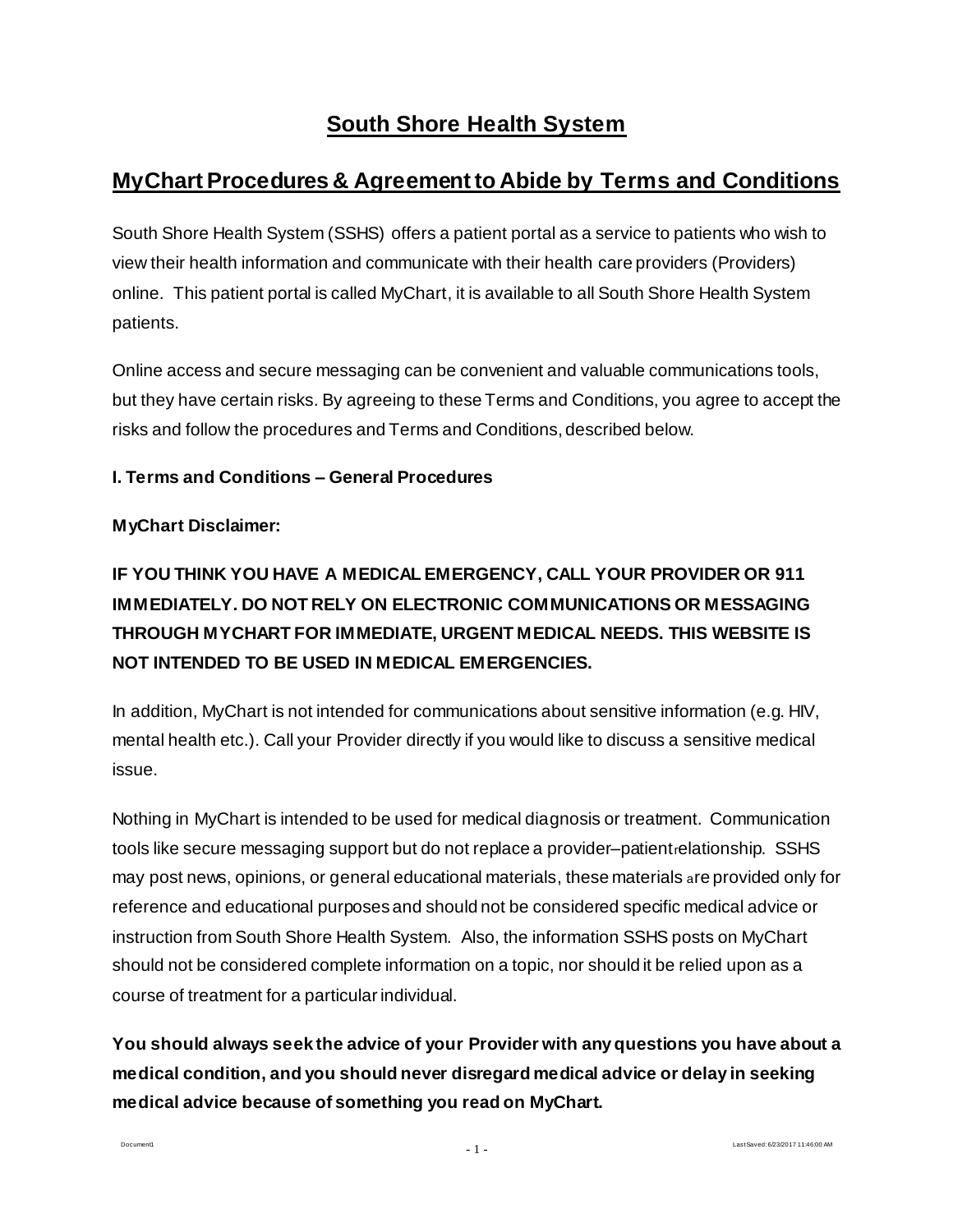MyChart may also contain links to external non-SSHS websites or to information provided by a third party. South Shore Health System will make reasonable efforts to include a notice that such information is authored by a third party and not by SSHS. South Shore Health System is not responsible for the availability or accuracy of content on non-SSHS websites or for that provided by third parties. South Shore Health System cannot guarantee that such information is reliable and accurate and accepts no fault or liability for any error or omission, with respect to any third party content.

All content included on MyChart or on any of South Shore Health Systems' public websites, including but not limited to, text, photographs, graphics, button icons, images, artwork, names, logos, trademarks, service marks and data (the "Content"), in any form , including any compilation thereof, are protected by U.S. and international copyright law and conventions.

## **MyChart Terms and Conditions of Use:**

Document1

These Terms and Conditions, including but not limited to the MyChart disclaimer, detail your rights and obligations regarding your use of My Chart. South Shore Health System may modify these terms at any time and any such modification will be effective upon its posting, unless otherwise specified in the update. If South Shore Health System makes material modifications to the Terms and Conditions, information will be posted on MyChart notifying you that a material change has been made. All users are advised to periodically review these Terms and Conditions. If you continue to use MyChart, you will be deemed to have agreed to follow the modified Terms and Conditions.

Also, by using MyChart, in any format, you agree that the laws of the Commonwealth of Massachusetts will govern these Terms and Conditions.

If you do not agree to any of the Terms and Conditions, now or as updated in the future, you should not access MyChart. At any time you may request that your MyChart account be closed by contacting the MyChart Support Line at 781-261-4480. If your MyChart account is closed, the information stored in your account will no longer be accessible to you via MyChart. However, you will always be able to access your complete medical record by contacting the SSHS Health Information Management Department at 781-624-8235.

**YOU UNDERSTAND THAT YOUR USE OF MYCHART IS SUBJECT TO THESE TERMS AND CONDITIONS. UPON ACCESSING MYCHART, YOU WILL BE DEEMED TO HAVE ACCEPTED (WITHOUT MODIFICATION BY YOU) ALL OF THE TERMS, CONDITIONS, POLICIES AND NOTICES REFERENCED IN THESE TERMS AND CONDITIONS.**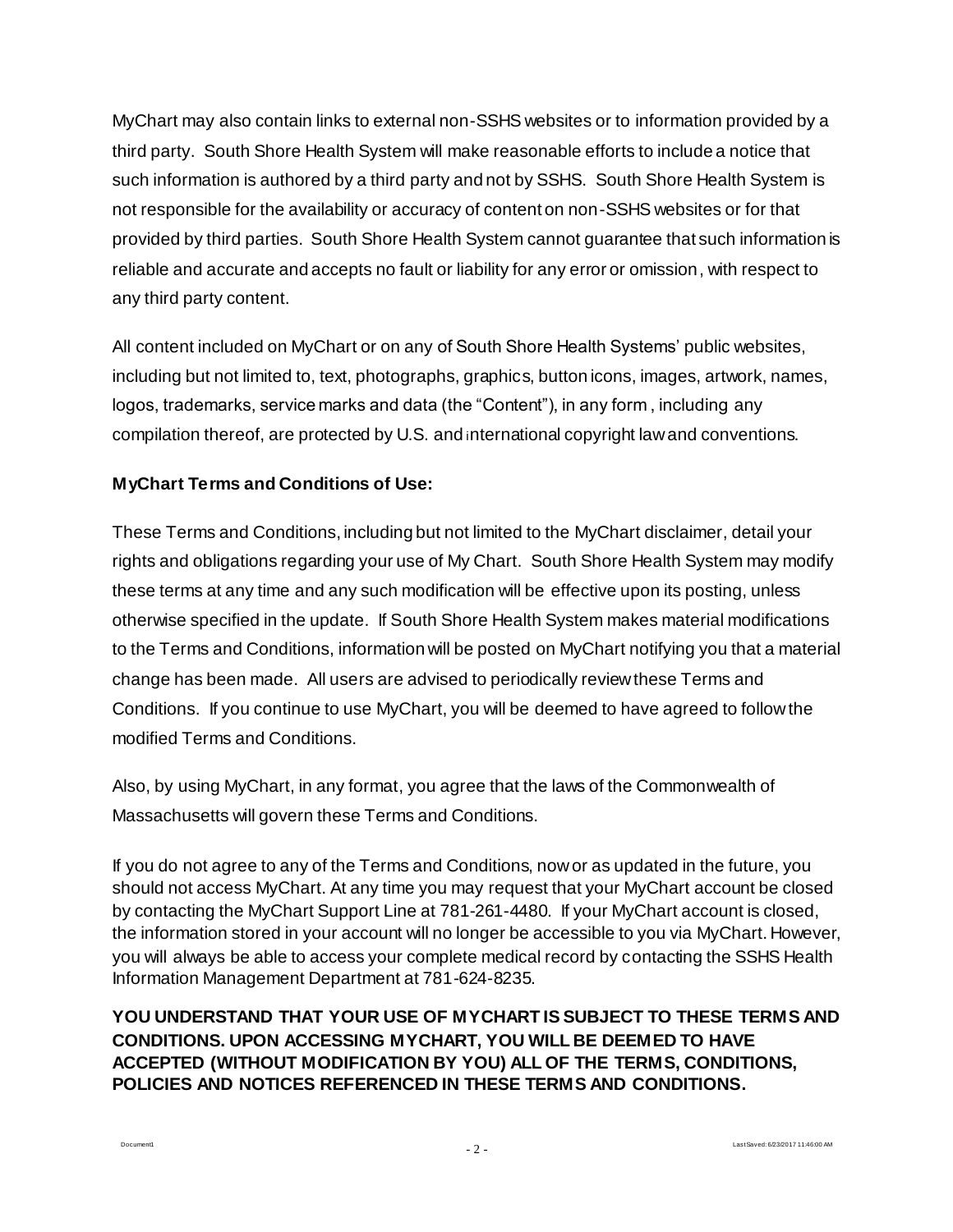## **Minor Eligibility:**

An individual must be 18 years or older to request a MyChart account. Parents or guardians of minor children may request access to the minor child's account by following the terms outlined in the "Proxy Access" section of these Terms and Conditions.

With parent/guardian consent, minor children between the ages of 13 and 17 (inclusive) may have their own MyChart account. Under state and federal law, there are certain types of medical information that a parent or guardian of a minor patient ages 13-17 may not view without the consent of the minor patient. Minor patients between the ages of 13-17 and their parents should contact MyChart Support at 781-261-4480 for more information.

## **II. Signing Up and Accessing MyChart**

#### **How MyChart Works:**

MyChart is a webpage that uses encryption and other security measures designed to keep unauthorized persons from reading communications, information, or attachments. Secure messages and information are designed to be read only by someone who knows the right password or activation code to log into the specific MyChart account.

## **How to Sign Up for MyChart:**

Document1

Patients require a unique activation code to enroll in MyChart. This code may be obtained one of the following four ways:

- 1. Current or future hospital visit Agree to enroll while preregistering/registering for an Inpatient or Emergency visit to South Shore Hospital.
- 2. Current or future office visit- Agree to enroll during an ambulatory/office visit at one of our many South Shore Health System locations.
- 3. Visit or contact *MyChart Support* Monday-Friday 8:00 AM -4:00 PM to obtain your unique patient code. The phone number is *781-261-4480*.
- 4. Visit the MyChart.SouthShoreHealth.org website and follow the self-enrollment process.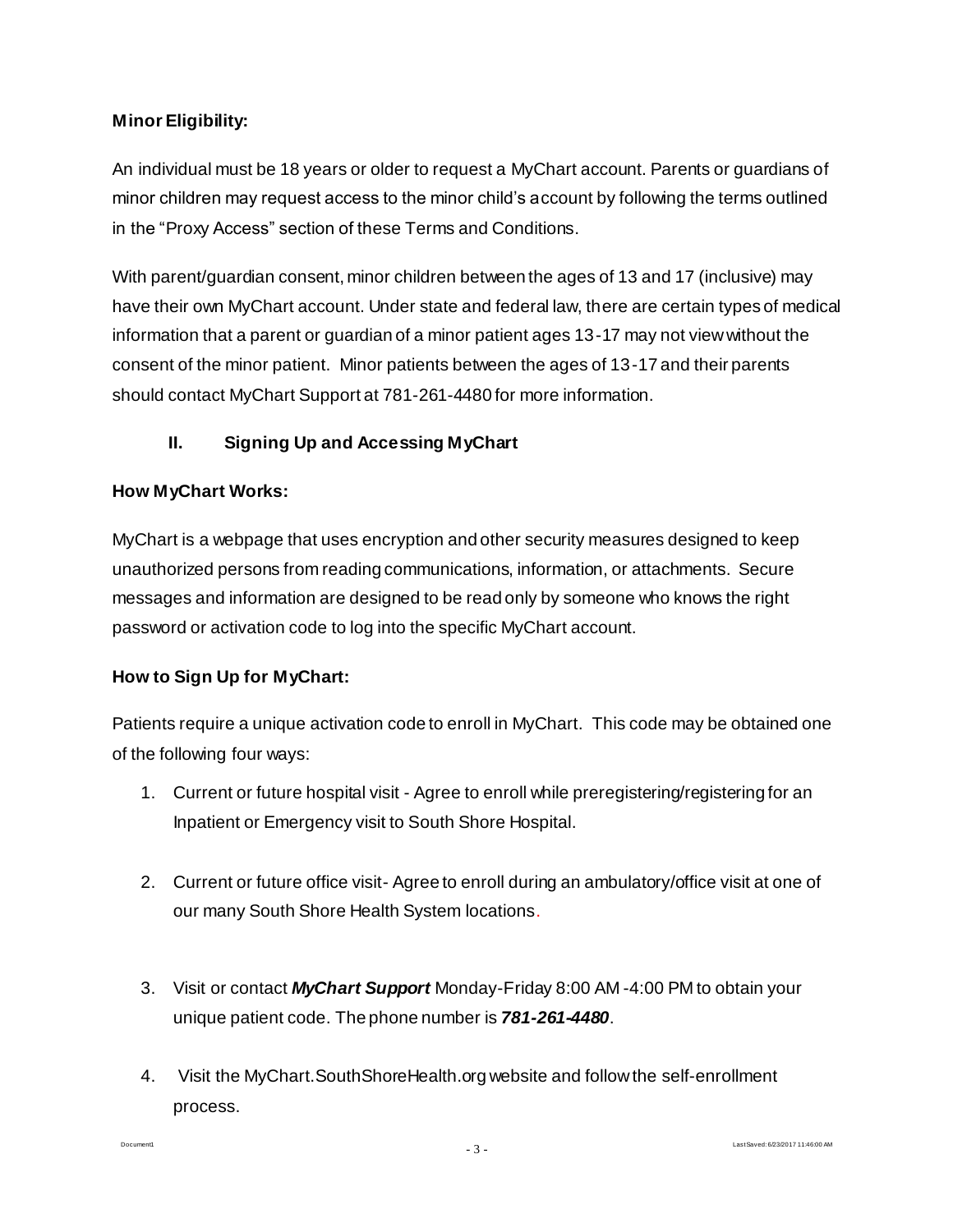Depending upon the option you choose to enroll in MyChart, you may be sent a "welcome message" via email from DoNotRepl[y@SouthShoreHealth.org](mailto:MyChart@southshorehealth.org). This email will include user instructions, a unique patient code, and a link to the MyChart login screen. Click on the URL link (web page) in the e-mail and follow the online instructions.

Once you have obtained your unique patient code, select the 'Sign Up Now' option from the MyChart.SouthShoreHealth.org link, and enter and the provided activation code, and your zip code, date of birth, and email address. You will then be able to create a username and password. When you log into MyChart, you will be prompted to review and agree to the MyChart Terms and Conditions.

## **Logging into MyChart:**

When you click on the URL link in the "welcome message", you will activate your Internet browser, which will open the website. You should then go to the "Sign Up Now" button and enroll in MyChart. Because the connection channel between your computer and the website uses 'secure sockets layer' (SSL) technology, you can read or view information on your computer, but it is still encrypted in transmission between the website and your computer.

#### **Availability of MyChart:**

Access to MyChart is an optional service, and may be suspended or terminated at any time and for any reason. If service is suspended or terminated, we will notify you as soon as reasonably possible. In addition, SSHS reserves the right to terminate your use of MyChart immediately if you breach any of these Terms and Conditions. In the event of termination for any reason, your ability to access MyChart will end immediately. Your MyChart account will be deactivated and you will no longer be able to view the information. You acknowledge and agree that your original medical record shall at all times remain the property of SSHS. However, you will always be able to access your complete medical record by contacting the SSHS Health Information Management Department at 781-624-8235.

#### **III. MyChart Features**

#### **Summary of MyChart Functions:**

MyChart allows patients to:

Document1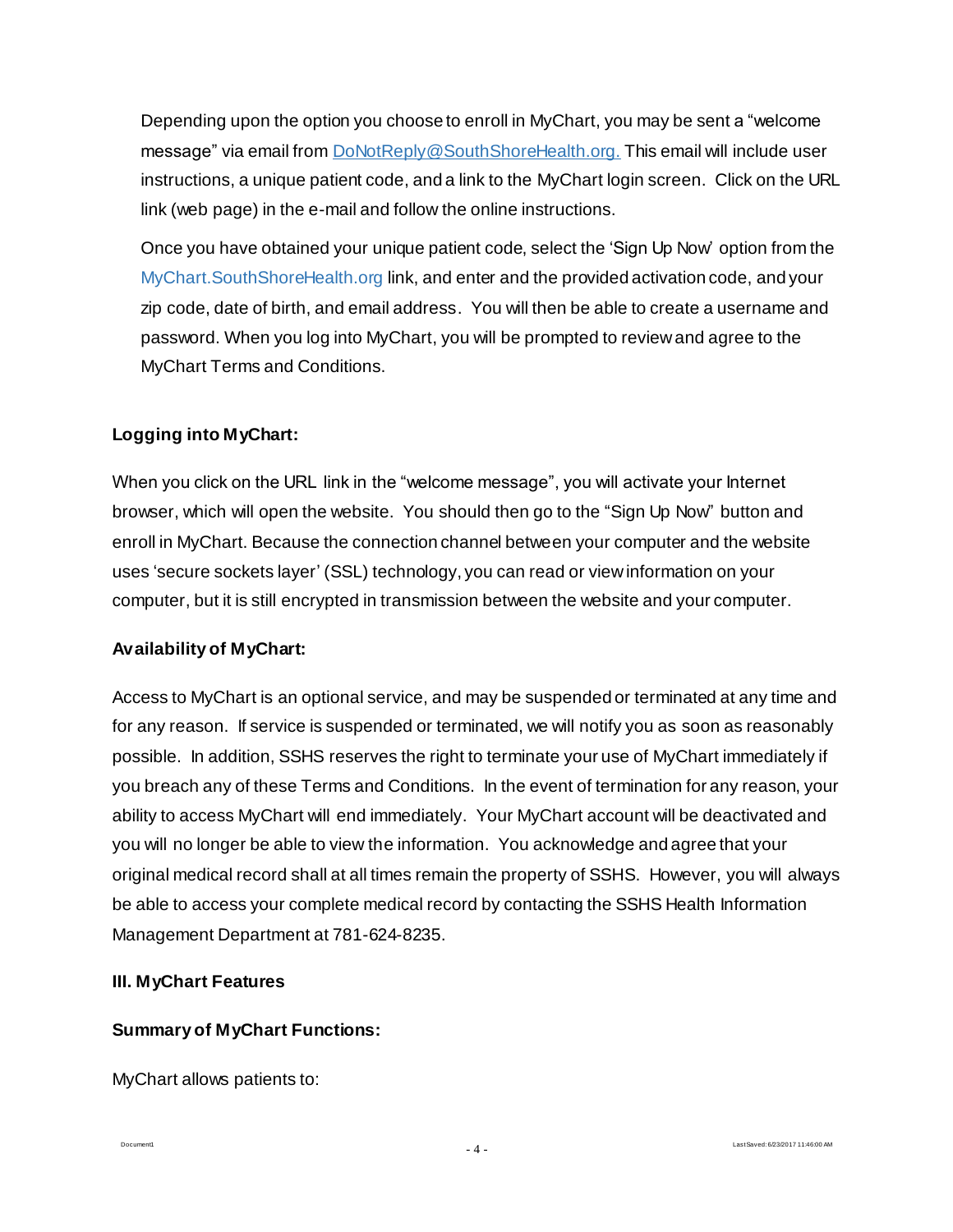- View Provider care team
- Request or cancel an appointment with Provider(s)
- See upcoming appointments with your Provider(s)
- Request refills of current medications
- Use quick links to view lab results, vital signs history, test results, radiology results and discharge information from recent hospital and/or /ambulatory visits.
- See a "To Do List" of Provider orders that the patient needs to schedule
- View your medications
- Add/change selected health information (allergies, medications, current problems, and past medical history).
- Send secure messages to your Provider care team
- Review your inbox messages sent to you by your Provider care team
- Fill out any pre-visit or after visit questionnaires from Provider
- View online billing statements and pay bills
- View insurance and coverage information

#### *IV. Proxy Access: Sharing your Health Information*

You have the option of sharing all or some of your health information on MyChart with anyone you choose. Giving access to a friend or a family member is called "Proxy Access." The person you share with must have an email address to access your Patient Portal account.

#### *Ways You Can Share Information from the Patient Portal:*

Document1

You are not required to give anyone Proxy Access to your information on MyChart, but if you choose to do so, you could provide access to some or all of the following types of information:

*Allow direct access to your MyChart record in real-time:* You can authorize another person to have direct, real-time access to your information in MyChart. If you choose this option, MyChart will automatically send an email to the recipient, which will allow them to go directly into your MyChart record and view or edit the designated information. Again, you are responsible for ensuring you have entered the correct email address. There is no way SSHS can determine if you have provided the correct email address for the other person, and MyChart automatically sends a message to the other person's email address.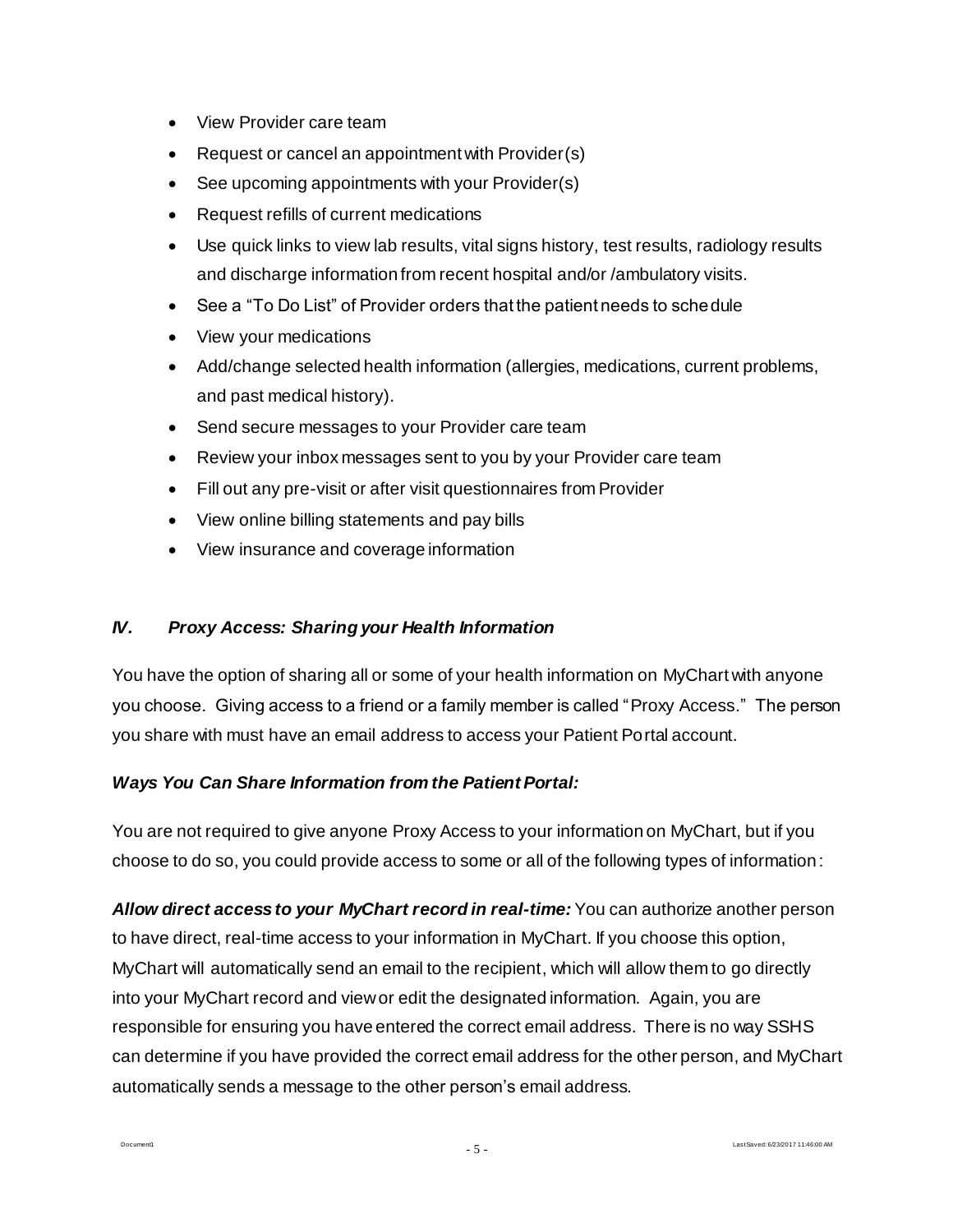#### **V.** *Security and Confidentiality of MyChart*

#### *Protecting Your Private Health Information and Risks:*

SSHS is committed to protecting the confidentiality of your health information, whether it is contained in MyChart or stored by SSHS in any other medium. We have detailed policies and procedures regarding access to medical records by SSHS's workforce. These policies conform to state and federal law and are designed to safeguard your privacy.

Firewalls, passwords, encryption and audit trails are used to protect your information. We keep a record of the time and date of access each time an authorized user accesses MyChart. Other security measures also protect information in MyChart. MyChart's website has a trusted site certificate, which is viewable from your browser's task bar. (You can learn more about trusted sites by going to [http://windows.microsoft.com](http://windows.microsoft.com/) and searching: 'When to trust a website'). We have taken steps to make all information received from MyChart users as secure as possible against unauthorized access and use.

We offer secure messaging as a service to patients. Secure messaging can be a valuable communication tool, but it has certain risks. By agreeing to these Terms and Conditions you accept the risks and agree to the conditions of participation.

MyChart is designed to prevent unauthorized parties from being able to access or read messages while they are in transmission by using 256 bit encryption. Keeping messages secure depends on two additional factors: 1) the secure message must reach the correct e-mail address, and 2) only the authorized individual must be able to access it. Only you can make sure these two conditions are present. We need you to be sure you enter your correct e-mail address when you sign up for MyChart, and to update your email address in the Settings option on MyChart if it ever changes.

You should frequently change your MyChart password. Protect your MyChart log-in information from anyone you do not want to access your account. If you think someone has inappropriately accessed your MyChart account please notify our Privacy Officer immediately at 781-624-8828. South Shore health System is committed to protecting your privacy, please clic[k here](http://www.southshorehealth.org/notice-of-privacy-practices) if you would like to see our Notice of Privacy.

Document1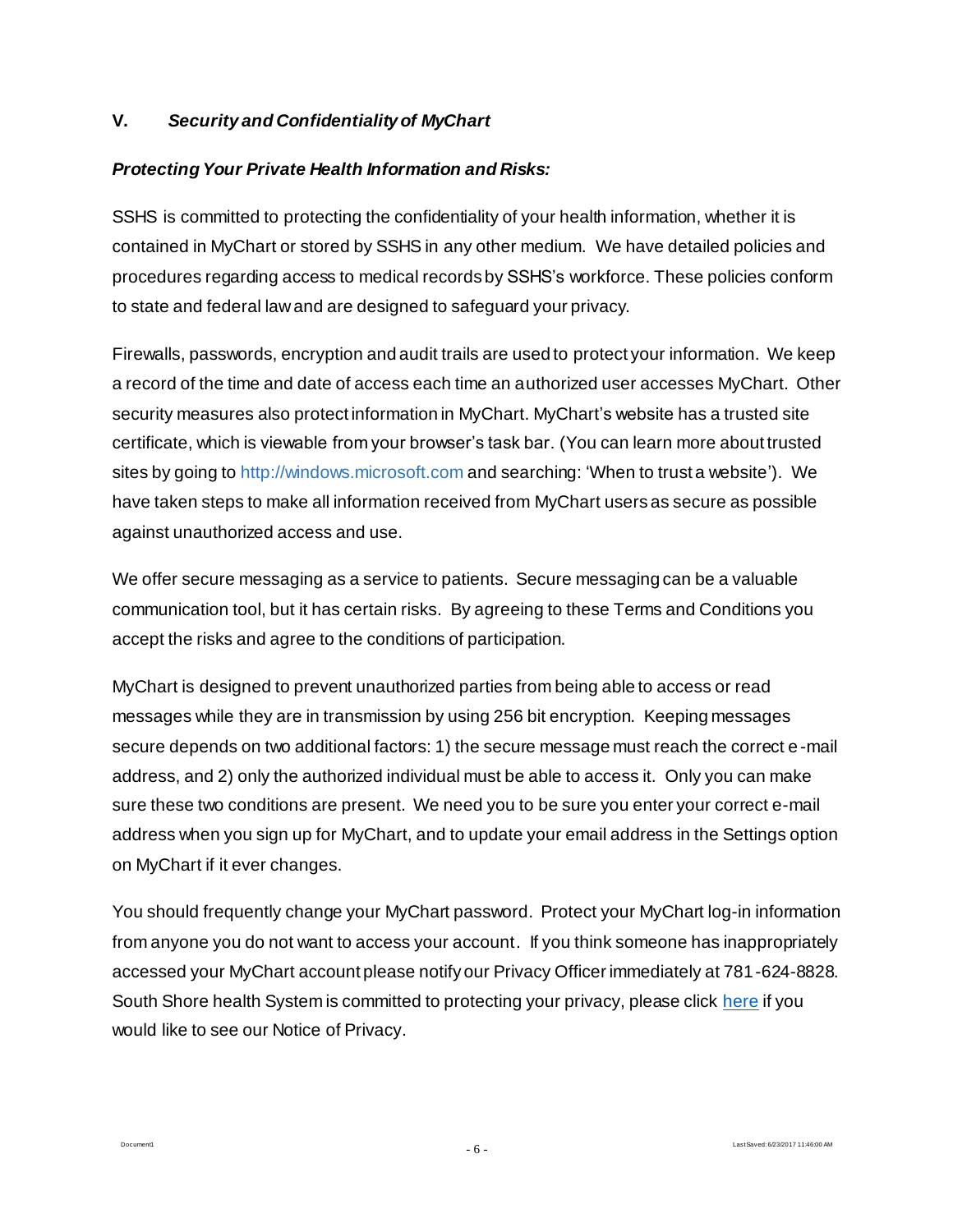Even with these security measures, we cannot guarantee the confidentiality, security or integrity of information available on MyChart. We also cannot warrant the security of any information you transmit to us through online transactions, you do so at your own risk.

## **VI.** *Questions about MyChart*

## If you have questions about MyChart, please call *MyChart Support at 781-261-4480*.

The MyChart Support direct phone line is checked during our hours of operation, which are 8 a.m. to 4 p.m. Monday through Friday.

Reasonable efforts will be made to respond to your call within one (1) business day. Response time may be longer if MyChart service is interrupted for maintenance, upgrades, or emergency repairs related to events beyond our control. You agree not to hold South Shore Health System in any way liable or responsible to you for any modification, suspension, or disruption of MyChart, including of your information in MyChart.

## **VII. User Representations and Obligations**

You represent and warrant that:

- You have read and understand and accept these Terms and Conditions.
- You are at least 18 years old and have the right to agree to these Terms and Conditions and will use MyChart as described in this document.
- Your use of MyChart will not infringe on any third party's personal rights.

You also agree:

Document1

- To use MyChart only for personal and family health and wellness reasons.
- That you are responsible for posting true, accurate and complete personal health information and you agree not to post or transmit any offensive materials from or related to this site. If you have granted anyone Proxy Access, you will ensure that you have correctly identified all Proxy Access users and that any information about you that you allow a Proxy user to provide is true, accurate and complete.
- You will not hold SSHS or its staff responsible for any untrue, outdated, or incomplete information about you in MyChart (including information about Proxy Access users).